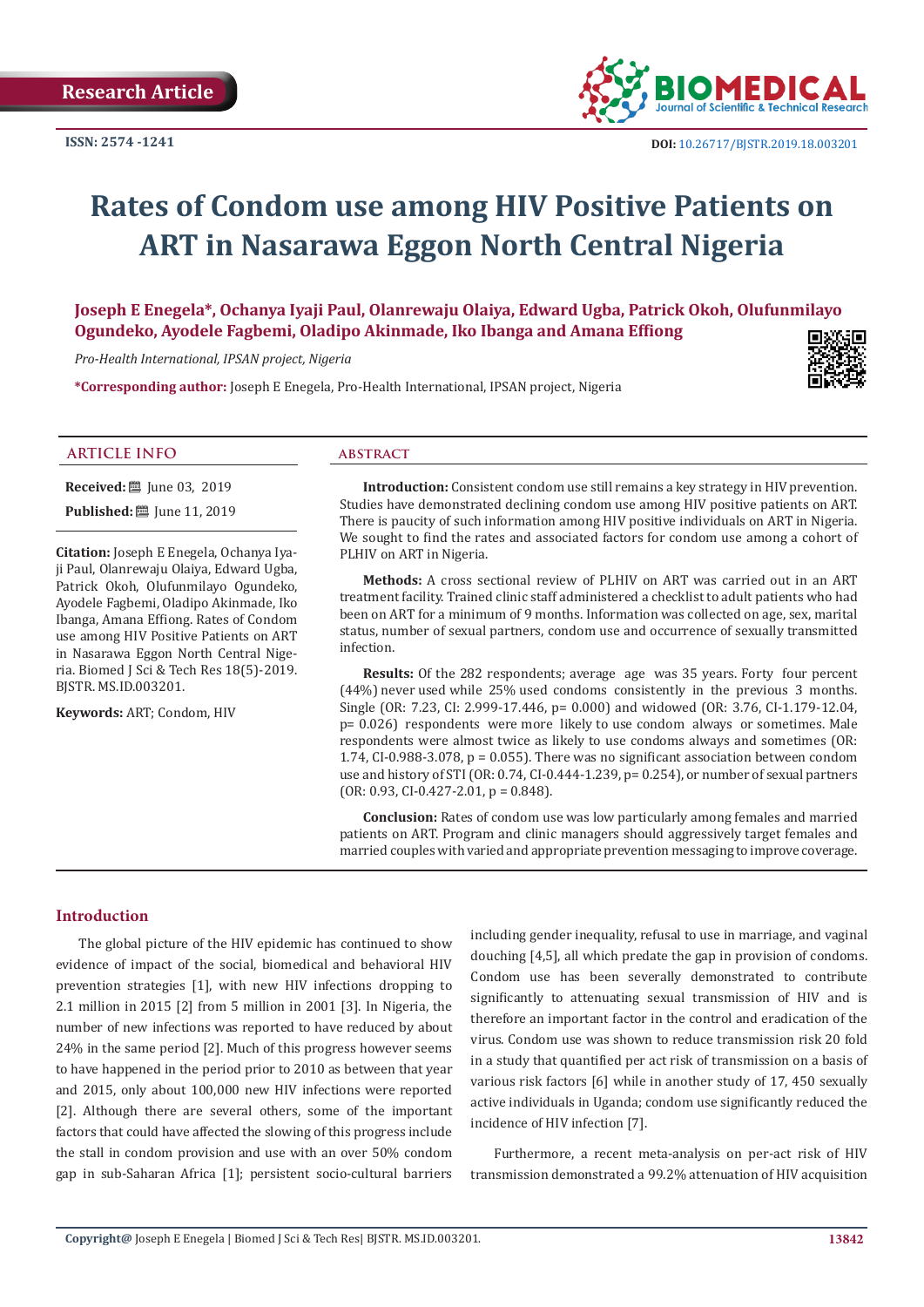risk when there is a dual use of condom and ART in the HIV positive individual [8]. While some studies have shown a positive adjustment in sexual risk behavior after commencing ART [9], others have shown a condom fatigue and consequent negative adjustment in risky sexual behavior over the long term [10,11]. In Nigeria, 38% of all sexually active respondents in a national reproductive health survey had ever used male condoms, out of which 54% are current users (defined as condom use in the preceding 12 months with the proportion of females respondents being less than their male counterparts) [12]. Information on condom use rate among patients on ART in Nigeria is sparse and varied with no clear pattern. Reports from South Western Nigeria found a very low condom use rate among HAART naïve (13%) and experienced (16%) clients respectively, with consistent use being more likely among females [13]; a condom use rate of 75.9% with a more likely prevalence among males, singles and those with formal education [14] and a third reported a condom use rate of 53.8% among patients on ART, 12 months after commencing treatment, with married clients being more likely to use condoms [15]. These coupled with the few number of studies, the variability in factors thought to contribute to higher condom use rates and the differences in HIV/AIDS prevalence across the country further indicates that studies are required in this area, especially from population not previously studied in this regards. In this study, we sought to examine the rate of condom use and associated factors among a cohort of HIV positive patients on ART.

### **Methods**

# **Study Location**

Nasarawa Eggon General hospital, based in Nasarawa Eggon Local Government Area, is a secondary health facility that has been providing care for people living with HIV since 2004. It is located in Nasarawa, one of the six states in the north central region of Nigeria with an HIV prevalence of 8.1% [12]. As a local government-level facility, it has a catchment of about 148,402 population [16] and an additional unknown transit population as the town sits on a major transit corridor between the north and the south of the country. With funding from the USG/PEPFAR through the Centers for Diseases Control and Prevention, it is the only facility providing comprehensive HIV/AIDS care, prevention and treatment services in the local government area. Patients also receive condoms free of charge both within the community through community-based organizations and from designated health care workers within the facility.

# **Study Sample and Procedure**

This was cross sectional study of 392 randomly selected patients from a total 995 on antiretroviral therapy that visited the hospital in July 2015. These are HIV positive patients of either sex who are a minimum of sixteen years of age and had been on Antiretroviral therapy for at least 9 months at the time of the review. There was no discrimination on basis of patient regimen type. The

review included evaluation of clinical management histories as well as immunological and virologic laboratory results. Prior to the commencement of the review, patients' care teams were trained on the process and the administration of select tools. In addition, eligible clients were administered a checklist to assess their level of treatment adherence, adherence to lifestyle changes, as well as evaluation of the social support structure available to them. The checklist also collected information on age and sex of respondents, marital status, number of sexual partners, history of sexually transmitted infection in the preceding 12 months and history of condom use in the preceding 3 months.

We defined condom use as the use of either male or female condom by either partner during sexual intercourse in the preceding 3 months. Condom use responses were graded into those who "always" correctly and consistently used condom during all sexual encounters, those who "never" used, and those who use "some of the times". Patients who were not sexually active during the period were categorized as "not applicable". We ascertained history of STI by asking history of genitourinary discharge, genital ulcers, history of STI diagnosis and/or treatment: patients were required to answer yes or no to the presence of any or all the symptoms. Marital status of patients where categorized into married, divorced or separated, widowed and single. Trained adherence counselors and nurses administered the checklist to all eligible patients. The sample size was determined using a 99% confidence level assuming 0.5 proportion. The sample was then drawn randomly from the pool of administered checklist.

# **Data Analysis**

Data from the checklist was transferred into a Microsoft Excel for coding, anonymization and cleaning. Further analysis was done using STATA version 14, StataCorp. 2015. Stata Statistical Software: Release 14. College Station, TX: StataCorp LP. Sociodemographic characteristics were expressed in simple percentages while Pearson's Chi square test was used to test for association between some of the demographic information and condom use rate in a bivariate analysis while a multivariate ordinal logistic regression was used to test the strength and direction of the association. Statistically significant association was accepted at p<0.05 and 95% confidence interval (CI). Ethical clearance for the review was received from the Nigerian National Health Research Ethics Committee under a non-research determination exemption for public health activities. NHREC approval number NHREC/01/01/2007-14/10/2015.

# **Results**

After correcting for missing data, inappropriate and declined responses, 282 were included for the analysis and a further 35 respondents who did not have any sexual partner were excluded from the regression analysis as they were unlikely to use condoms. Table 1 describes the population characteristics; the average age in the group was 35 years with a median of 33 (SD 9.59). Most of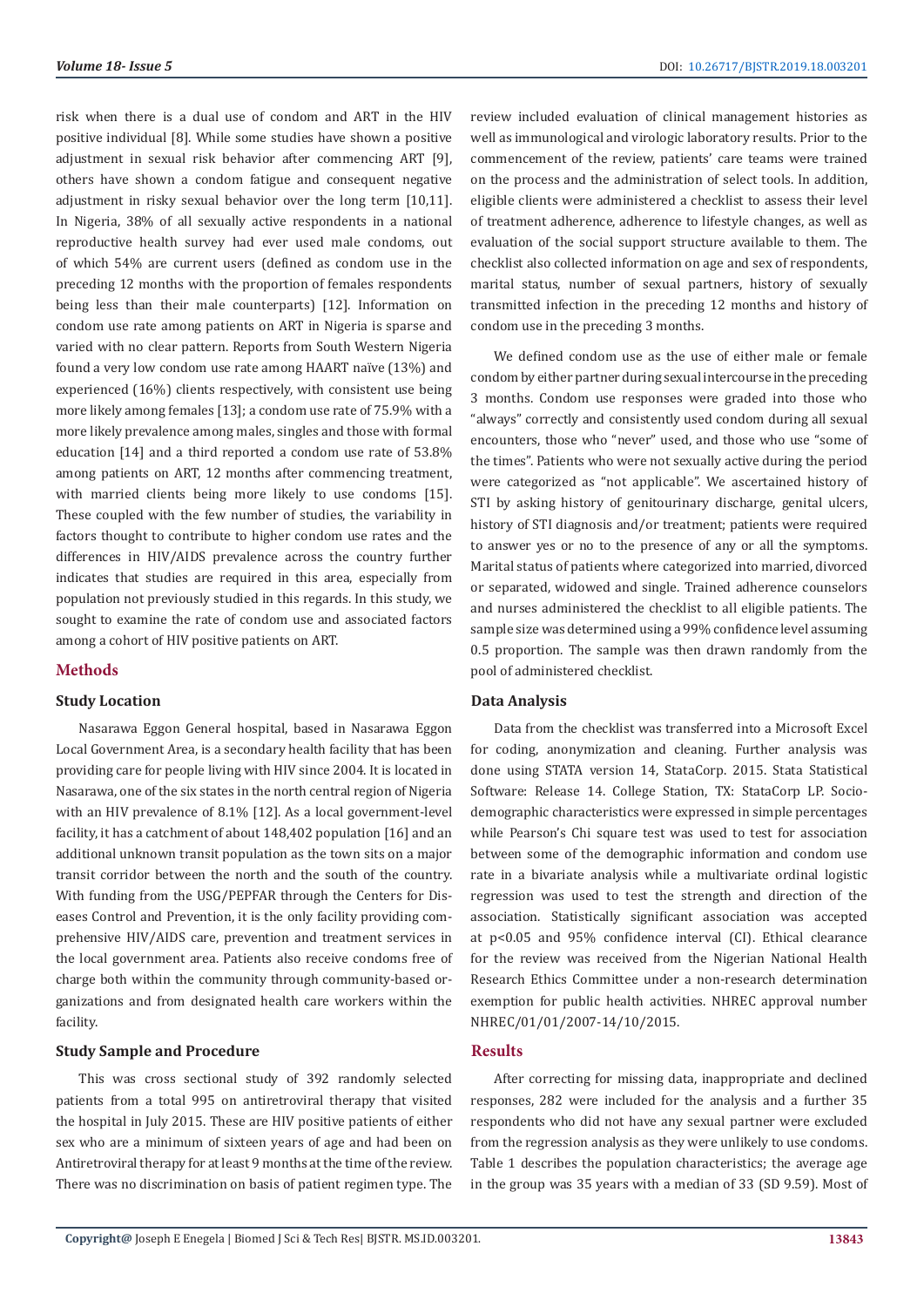the respondents (45%; 128) were between the ages of 25 and 34, while 20% were 45 years and above (Figure 1). Approximately 67% of the respondents were females, 72% (202) were married while 13% (36) and 10% (28) were single and widowed respectively. Forty-four percent of the respondents never use condom during sexual intercourse, while 31% (86) and 25% (69) use condoms "sometimes" or "always" respectively. Furthermore, most respondents (77%; 128) had only one sexual partner while only 10% had multiple sexual partners. Sixty two percent (176) had no history of sexually transmitted infections. On marital status, thirty eight percent (38%) of divorced/separated respondents, 42% of the married, 11% and 18% of the single and widowed respondents respectively never used condoms during sexual intercourse in the previous three months.



| Table 1: Population Characteristics. |  |
|--------------------------------------|--|
|--------------------------------------|--|

| <b>Characteristics</b> | <b>Frequency</b> | Percentage |  |  |
|------------------------|------------------|------------|--|--|
| <b>Condom Use</b>      |                  |            |  |  |
| Never                  | 92               | 44         |  |  |
| Sometimes              | 86               | 31         |  |  |
| Always                 | 69               | 25         |  |  |
| <b>Age Group</b>       |                  |            |  |  |

|  | Table 2: Bivariate Relationship between characteristics and condom use. |
|--|-------------------------------------------------------------------------|
|--|-------------------------------------------------------------------------|

| <b>Condom Use</b>                |              |                  |               |         |
|----------------------------------|--------------|------------------|---------------|---------|
|                                  | <b>Never</b> | <b>Sometimes</b> | <b>Always</b> | p-value |
|                                  |              | <b>Sex</b>       |               |         |
| Female                           | 40.5%        | 32.9%            | 26.6%         | 0.369   |
| Male                             | 031.5%       | 38.2%            | 30.3%         |         |
|                                  |              | Age              |               |         |
| $15 - 24$                        | 47.4%        | 31.6%            | 21.0%         | 0.872   |
| $25 - 34$                        | 40.6%        | 30.5%            | 28.9%         |         |
| $35 - 44$                        | 48.1%        | 31.6%            | 20.3%         |         |
| $45+$                            | 46.4%        | 30.4%            | 23.2%         |         |
| <b>Number of Sexual Partners</b> |              |                  |               |         |
| One                              | 39.0%        | 33.5%            | 27.5%         | 0.276   |
| Multiple                         | 24.1%        | 44.8%            | 31.0%         |         |

| 19                               | 7  |  |  |  |
|----------------------------------|----|--|--|--|
| 128                              | 45 |  |  |  |
| 79                               | 28 |  |  |  |
| 56                               | 20 |  |  |  |
| <b>Sex</b>                       |    |  |  |  |
| 190                              | 67 |  |  |  |
| 92                               | 33 |  |  |  |
| <b>Marital Status</b>            |    |  |  |  |
| 16                               | 5  |  |  |  |
| 202                              | 72 |  |  |  |
| 36                               | 13 |  |  |  |
| 28                               | 10 |  |  |  |
| <b>Number of Sexual Partners</b> |    |  |  |  |
| 35                               | 13 |  |  |  |
| 218                              | 77 |  |  |  |
| 29                               | 10 |  |  |  |
| <b>STI</b>                       |    |  |  |  |
| 176                              | 62 |  |  |  |
| 106                              | 38 |  |  |  |
|                                  |    |  |  |  |

In a bivariate analysis (Table 2), we found a significant relationship  $[p = 0.001]$  between marital status and condom use. There was no significant relationship between condom use and age (p= 0.837). On further analysis using a multivariate ordinal regression model (Table 3) we found that single (OR: 7.23, CI: 2.999-17.446, p= 0.000) and widowed (OR: 3.76, CI-1.179-12.04, p= 0.026) respondents were more likely to use condom "always" or "sometimes" when compared with married couples. Male respondents were almost twice as likely to use condoms always and sometimes as their female counterparts (OR: 1.74, CI-0.988- 3.078, p = 0.055). No significant association was found in condom use between respondents who had history of STI and those who didn't (OR: 0.74, CI-0.444-1.239, p= 0.254), or between those who had multiple sexual partners and those with one sexual partner  $(OR: 0.93, CI-0.427-2.01, p = 0.848).$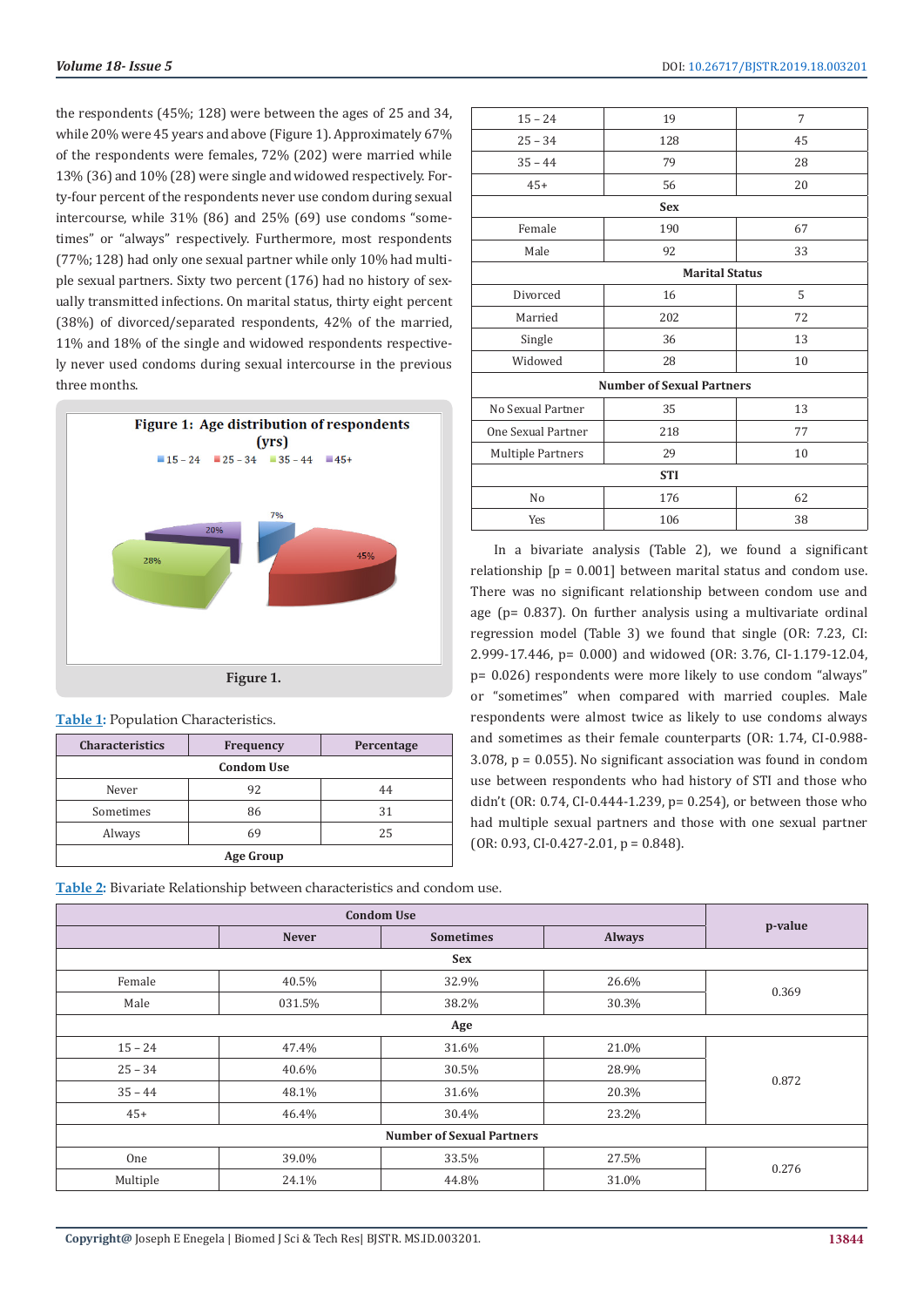| <b>Marital Status</b> |       |       |       |       |
|-----------------------|-------|-------|-------|-------|
| Divorced              | 38.4% | 30.8% | 30.8% | 0.001 |
| Married               | 41.8% | 36.2% | 22.0% |       |
| Single                | 11.1% | 25.9% | 63.0% |       |
| Widowed               | 18.2% | 36.4% | 45.4% |       |
| <b>STI</b>            |       |       |       |       |
| Yes                   | 36.2% | 33.5% | 30.3% | 0.586 |
| No                    | 38.9% | 36.8% | 24.2% |       |

**Table 3:** Multivariate Ordinal Logistic Regression Model.

|                       |                             |            | <b>Confidence Interval</b> |        |  |
|-----------------------|-----------------------------|------------|----------------------------|--------|--|
| <b>Variables</b>      | <b>Odd Ratio</b>            | p-value    | Low                        | High   |  |
|                       |                             | <b>Sex</b> |                            |        |  |
| Male                  | 1.74                        | 0.055      | 0.988                      | 3.078  |  |
| Female                | Ref                         | Ref        | Ref                        | Ref    |  |
|                       |                             | Age        |                            |        |  |
| $15 - 24$             | Ref                         | Ref        | Ref                        | Ref    |  |
| $25 - 34$             | 1.46                        | 0.468      | 0.527                      | 4.024  |  |
| $35 - 44$             | 0.85                        | 0.765      | 0.289                      | 2.492  |  |
| $45+$                 | 1.23                        | 0.727      | 0.38                       | 3.996  |  |
|                       | <b>No of Sexual Partner</b> |            |                            |        |  |
| One                   | 0.93                        | 0.848      | 0.427                      | 2.01   |  |
| Multiple              | Ref                         | Ref        | Ref                        | Ref    |  |
| <b>Marital Status</b> |                             |            |                            |        |  |
| Divorced              | 1.50                        | 0.460      | 0.51                       | 4.424  |  |
| Married               | Ref                         | Ref        | Ref                        | Ref    |  |
| Single                | 7.23                        | 0.000      | 2.999                      | 17.446 |  |
| Widowed               | 3.76                        | 0.026      | 1.174                      | 12.04  |  |
| <b>STI</b>            |                             |            |                            |        |  |
| Yes                   | 0.74                        | 0.254      | 0.444                      | 1.239  |  |
| No                    | Ref                         | Ref        | Ref                        | Ref    |  |

# **Discussion**

Despite the proven effect of ART as a strategy in HIV prevention, the use of condoms has continued to be an important component of preventing HIV and other STIs and therefore remains integral in the combination prevention [1] strategy. Only 25% of the respondents in our study always used and 44% never used condoms during sexual intercourse. This is at variance with a study from western Nigeria where consistent and correct use of condoms was seen in 75% of the study participants [14]. A second study from Western Nigeria went further to demonstrate a change in condom use rates between a pre ART rate of 14.0% and a post ART rate of 43.3%. [15] It is however consistent with other studies including one from South Eastern Nigeria that demonstrated low rates of condom use [17-19]. These reported low rates of consistent use of condoms are important when considered against the backdrop of poor adherence, which eventually negates the preventive effect of ART. Although we did not evaluate the effect of condom availability on its use or lack of, it is instructive to state that even when individuals

have the means to purchase condoms, studies have demonstrated issues like low risk perception and lack of motivation as factors that contribute to non-usage [20]. A second factor may be the effect of human resource challenges on the ability of health care workers to continually deliver care; including ART scale up and accurate condom messaging to PLHIV attending clinics [21,22]. Our analysis also showed that men were twice as likely to use condom always or sometimes. This may be due to male dominance in relationships in Nigeria, lower likelihood for women to negotiate safe sexual practices [23,24], coupled with poor uptake of female condoms occasioned by unavailability, cost and difficulty in insertion [25,26]. We are aware that female condoms are however not popular in the target facility due to limited supplies and a general apathy among health workers towards female condom counseling.

 Single and widowed respondents showed very high likelihood of using condoms sometimes or always when compared to married couples. The observation was similar to other studies that demonstrated low rates of condom use among married couples [27].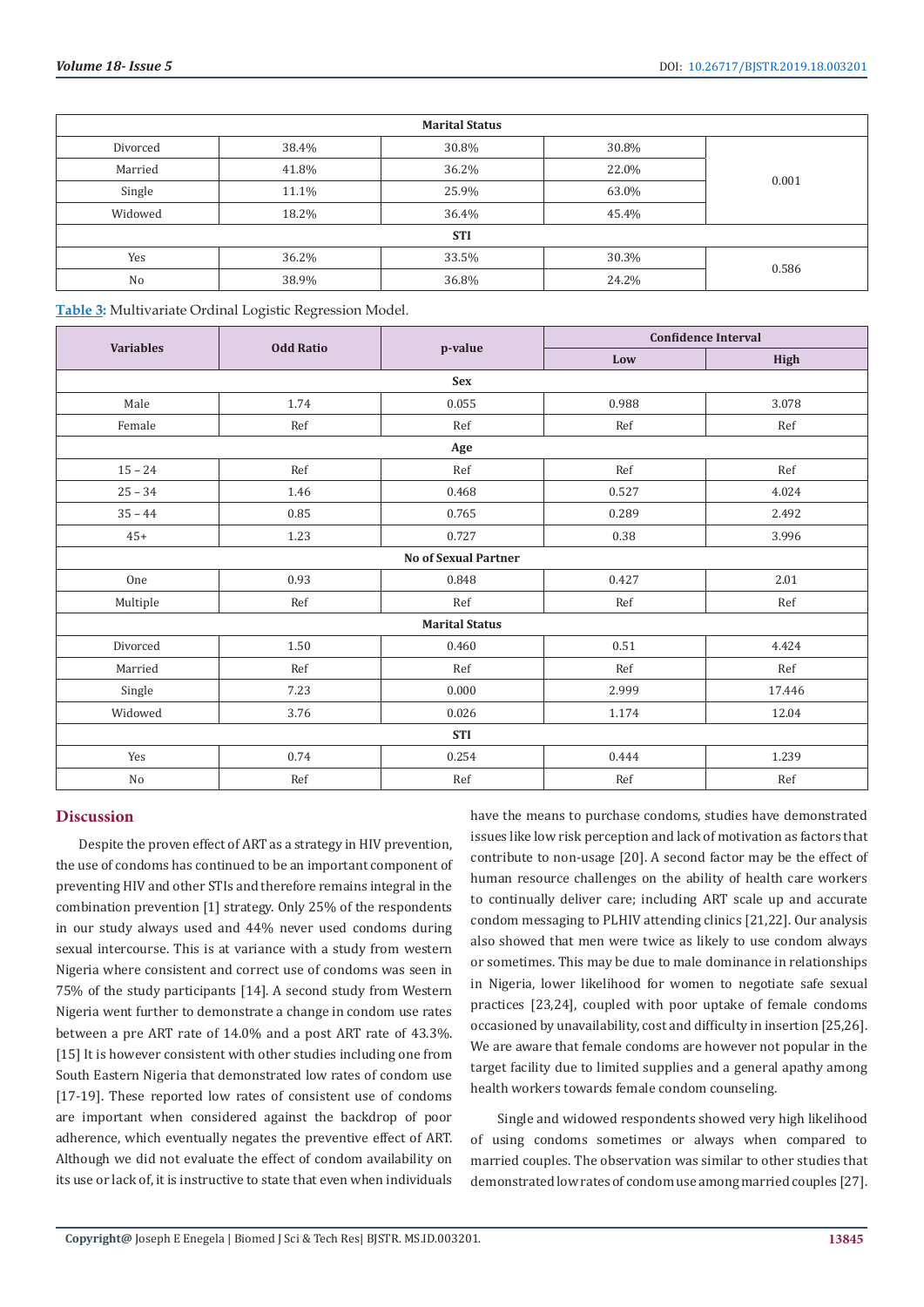This may be due to a reduced risk perception seeing that they are in a 'stable' relationship or with someone they trust; with or without concordance, and a lack of disclosure may also be a significant factor as observed in some studies [28,29]. Furthermore, as patients get healthier, their desire to have children has been shown to invariably influence condom use [29,30]. It could also be argued that the single and widowed do not have stable relationships, and are therefore more mindful of getting infected with 'other' subtypes of the virus or STIs. It could further be that the health care workers in the clinic have targeted single and widowed PLHIVs more with prevention and condom messages than they have married couples. All the above notwithstanding, a study has demonstrated patients in a marital union where more likely to use condom during sex [15]. Some of the limitations of the study included a possible role of culture and norms that may limit appropriate responses from female respondents. The study did not explore the reasons behind condom use choices but we acknowledge the importance of this added information in understanding individual reasons for choices; this may be the subject of future research.

#### **Conclusion**

Considering the central importance of the direct and indirect impact of condom messaging in the overall HIV prevention strategy, the need to promote higher condom use in our setting is nigh. Program managers must design better ways of keeping the appropriate condom messaging on the front burner of care and prevention services among HIV positive patients on ART with increased focus on females and married couples.

#### **Acknowledgement**

This publication was made possible with funding support from the HHS/Centers for Disease Control and Prevention (CDC) cooperative agreement number GH000929. The findings and conclusions in this manuscript are those of the authors and do not necessarily represent the views of the United States (U.S.) Centers for Disease Control and Prevention. Use of trade names is for identification only and does not imply endorsement by the U.S. Centers for Disease Control and Prevention or the U.S. Department of Health and Human Services. The authors will also like to thank Raphael Akpan and Aminu Yakubu of CDC for their valuable inputs during this work and completion of the manuscript.

### **References**

- 1. [\(2010\) Combination HIV Prevention: Tailoring and Coordinating](https://www.unaids.org/en/resources/documents/2010/20101006_JC2007_Combination_Prevention_paper)  [Biomedical, Behavioural and Structural Strategies to Reduce New HIV](https://www.unaids.org/en/resources/documents/2010/20101006_JC2007_Combination_Prevention_paper)  [Infections. UNAIDS.](https://www.unaids.org/en/resources/documents/2010/20101006_JC2007_Combination_Prevention_paper)
- 2. [\(2016\) Global AIDS update. UNAIDS.](https://www.unaids.org/en/resources/documents/2016/Global-AIDS-update-2016)
- 3. [\(2002\) Report on the Global HIV/AIDS Epidemic. UNAIDS.](http://data.unaids.org/pub/report/2002/brglobal_aids_report_en_pdf_red_en.pdf)
- 4. [Beksinska ME, Smit JA, Mantell JE \(2012\) Progress and challenges to](https://www.ncbi.nlm.nih.gov/pmc/articles/PMC3286127/)  [male and female condom use in South Africa. Sexual Health 9\(1\): 51-58.](https://www.ncbi.nlm.nih.gov/pmc/articles/PMC3286127/)
- 5. [Oladele DA, Gab Okafor CV, Bamidele O, Olufela KO, Oluwatosin SE, et al.](https://www.ncbi.nlm.nih.gov/pubmed/25183080)  [\(2014\) Pattern, challenges and correlates of condom us among Nigerians](https://www.ncbi.nlm.nih.gov/pubmed/25183080)

[living with HIV infection. Asian Pacific Journal of Tropical Biomedicine](https://www.ncbi.nlm.nih.gov/pubmed/25183080) [4\(1\): S198-S203.](https://www.ncbi.nlm.nih.gov/pubmed/25183080)

- 6. [Varghese B, Maher J, Paterman TA, Branson BM, Steketee RW \(2002\)](https://www.ncbi.nlm.nih.gov/pubmed/11773877) [Reducing the risk of sexual HIV transmission: Quantifying per-act risk](https://www.ncbi.nlm.nih.gov/pubmed/11773877) [of HIV on the basis of choice of partner, sex act and condom use. Sexual](https://www.ncbi.nlm.nih.gov/pubmed/11773877) [Transmitted disease 29\(1\): 38-43.](https://www.ncbi.nlm.nih.gov/pubmed/11773877)
- 7. [Ahmed S, Lutola T, Wawer M, Serwadda D, Sewankambo NK, et al. \(2001\)](https://www.ncbi.nlm.nih.gov/pubmed/11684937) [HIV incidence and sexually transmitted dieases prevalence associated](https://www.ncbi.nlm.nih.gov/pubmed/11684937) [with condom use: a population study in Rakai Uganda. AIDS 15\(16\):](https://www.ncbi.nlm.nih.gov/pubmed/11684937) [2171-2179.](https://www.ncbi.nlm.nih.gov/pubmed/11684937)
- 8. [Patel P, Borkowf CB, Brooks JT, Lasry A, Lansky A, et al. \(2014\) Estimating](https://www.ncbi.nlm.nih.gov/pubmed/24809629) [per-act HIV transmission risk: A systematic review. AIDS 28 \(10\): 1509-](https://www.ncbi.nlm.nih.gov/pubmed/24809629) [1519.](https://www.ncbi.nlm.nih.gov/pubmed/24809629)
- 9. [McClelland RS, Graham SM, Richardson BA, Peshu N, Masese LN, et al.](https://www.ncbi.nlm.nih.gov/pubmed/20179576) [\(2010\) Treatment with Antiretroviral Therapy is Not Associated with](https://www.ncbi.nlm.nih.gov/pubmed/20179576) [Increased Sexual Risk Behaviour in Kenyan Female Sex Workers. AIDS](https://www.ncbi.nlm.nih.gov/pubmed/20179576) [24\(6\): 891-897.](https://www.ncbi.nlm.nih.gov/pubmed/20179576)
- 10. [Shewamene Z, Legesse B, Tsega B, Bhagavathula AS, Endale A \(2015\)](https://www.ncbi.nlm.nih.gov/pmc/articles/PMC4403739/) [Consistent condom use in HIV/AIDS patients receiving antiretroviral](https://www.ncbi.nlm.nih.gov/pmc/articles/PMC4403739/) [therapy in northwestern Ethiopia: implication to reduce transmission](https://www.ncbi.nlm.nih.gov/pmc/articles/PMC4403739/) [and multiple infections. HIV/AIDS \(Auckland, NZ\) 7: 119-124.](https://www.ncbi.nlm.nih.gov/pmc/articles/PMC4403739/)
- 11. [Anene Ak, Ighodaro I, Olufemi IS \(2014\) The Sexual Behaviours of HIV](https://www.omicsonline.org/open-access/the-sexual-behaviours-of-hiv-positive-patients-receiving-antiretroviral-therapy-in-hiv-treatment-centre-in-nigeria-2155-6113.1000392.php?aid=36048) [Positive Patients Receiving Antiretroviral Therapy in HIV Treatment](https://www.omicsonline.org/open-access/the-sexual-behaviours-of-hiv-positive-patients-receiving-antiretroviral-therapy-in-hiv-treatment-centre-in-nigeria-2155-6113.1000392.php?aid=36048) [Centre in Nigeria. J AIDS Clin Res 5: 392.](https://www.omicsonline.org/open-access/the-sexual-behaviours-of-hiv-positive-patients-receiving-antiretroviral-therapy-in-hiv-treatment-centre-in-nigeria-2155-6113.1000392.php?aid=36048)
- 12. [\(2013\) National HIV & AIDS and Reproductive Health Survey, 2012](https://www.medbox.org/ng-studies-reports/nigeria-national-hiv-aids-and-reproductive-health-survey-2012-narhs-plus/preview) [\(NARHS Plus\). Federal Ministry of Health Abuja, Nigeria.](https://www.medbox.org/ng-studies-reports/nigeria-national-hiv-aids-and-reproductive-health-survey-2012-narhs-plus/preview)
- 13. [Denue BA, Kwayabura SA, Bukbuk D, Inuwa U, Ajayi B B \(2014\) Evaluation](https://www.scirp.org/journal/PaperInformation.aspx?PaperID=46869) [of Condom Use and Associated Factors among Adult HIV clients in](https://www.scirp.org/journal/PaperInformation.aspx?PaperID=46869) [Maiduguri, North Eastern Nigeria: A comparative Cross sectional study.](https://www.scirp.org/journal/PaperInformation.aspx?PaperID=46869) [World Journal of AIDS 4\(2\): 169-177.](https://www.scirp.org/journal/PaperInformation.aspx?PaperID=46869)
- 14. [Adebayo AM, Ilesanmi OS, Omotosho BA, Ayodeji OO, Kareem AO, et al.](https://www.ncbi.nlm.nih.gov/pubmed/25426203) [\(2014\) Disclosure to sexual partner and condom use among HIV positive](https://www.ncbi.nlm.nih.gov/pubmed/25426203) [clients attending ART clinic at a tertiary health facility in South West](https://www.ncbi.nlm.nih.gov/pubmed/25426203) [Nigeria. The Pan African Medical Journal 18: 245.](https://www.ncbi.nlm.nih.gov/pubmed/25426203)
- 15. [Akinyemi J, Awolude O, Adewole I, Kanki P \(2010\) Condom use among](https://www.ncbi.nlm.nih.gov/pubmed/20818101) [antiretroviral therapy patients in Ibadan Nigeria. The Journal of infection](https://www.ncbi.nlm.nih.gov/pubmed/20818101) [in Developing countries 4\(8\): 495-502.](https://www.ncbi.nlm.nih.gov/pubmed/20818101)
- 16. [\(2006\) National Population and Housing Census, Federal Republic of](https://searchworks.stanford.edu/view/8626165) [Nigeria, National Population Commission. Gazette number 2: 92.](https://searchworks.stanford.edu/view/8626165)
- 17. [Udigwe G, Mbachu I, Onyegbule O, Oguaka V \(2014\) Use of Condoms](https://www.ncbi.nlm.nih.gov/pubmed/25328775) [among Human Immunodeficiency Virus Positive Women Attending](https://www.ncbi.nlm.nih.gov/pubmed/25328775) [Antenatal Clinic in Nnewi, South East Nigeria. Annals of Medical and](https://www.ncbi.nlm.nih.gov/pubmed/25328775) [Health Sciences Research 4\(5\): 687-691.](https://www.ncbi.nlm.nih.gov/pubmed/25328775)
- 18. [Engedashet E, Worku A, Tesfaye G \(2014\) Unprotected sexual practice](https://www.ncbi.nlm.nih.gov/pubmed/25048692) [and associated factors among People Living with HIV at Ante Retroviral](https://www.ncbi.nlm.nih.gov/pubmed/25048692) [Therapy clinics in Debrezeit Town, Ethiopia: a cross sectional study.](https://www.ncbi.nlm.nih.gov/pubmed/25048692) [Reproductive Health 11: 56.](https://www.ncbi.nlm.nih.gov/pubmed/25048692)
- 19. [Shuper PA, Kiene SM, Mahlase G, Susan MacDonald, Sarah Christie, et](https://www.ncbi.nlm.nih.gov/pmc/articles/PMC4000573/) [al. \(2014\) HIV Transmission Risk Behavior Among HIV-Positive Patients](https://www.ncbi.nlm.nih.gov/pmc/articles/PMC4000573/) [Receiving Antiretroviral Therapy in KwaZulu-Natal, South Africa. AIDS](https://www.ncbi.nlm.nih.gov/pmc/articles/PMC4000573/) [and behavior 18\(8\): 1532-1540.](https://www.ncbi.nlm.nih.gov/pmc/articles/PMC4000573/)
- 20. [Coleman CL, Ball K \(2007\) Determinants of perceived barriers to condom](https://www.ncbi.nlm.nih.gov/pmc/articles/PMC2042141/) [use among HIV-infected middle-aged and older African-American men.](https://www.ncbi.nlm.nih.gov/pmc/articles/PMC2042141/) [Journal of advanced nursing 60\(4\): 368-376.](https://www.ncbi.nlm.nih.gov/pmc/articles/PMC2042141/)
- 21. [Till Bärnighausen, David E Bloom, Salal Humair \(2007\) Human resources](https://www.ncbi.nlm.nih.gov/pubmed/17944556) [for treating HIV/AIDS: Needs, capacities and gaps. AIDS Patient Care and](https://www.ncbi.nlm.nih.gov/pubmed/17944556) [STDs 21\(11\): 799-812.](https://www.ncbi.nlm.nih.gov/pubmed/17944556)
- 22. [Van Damme W, Kober K, Laga M \(2006\) The real challenges for scaling](https://www.ncbi.nlm.nih.gov/pubmed/16514294) [up ART in sub-Saharan Africa. AIDS 20\(5\): 653-656.](https://www.ncbi.nlm.nih.gov/pubmed/16514294)